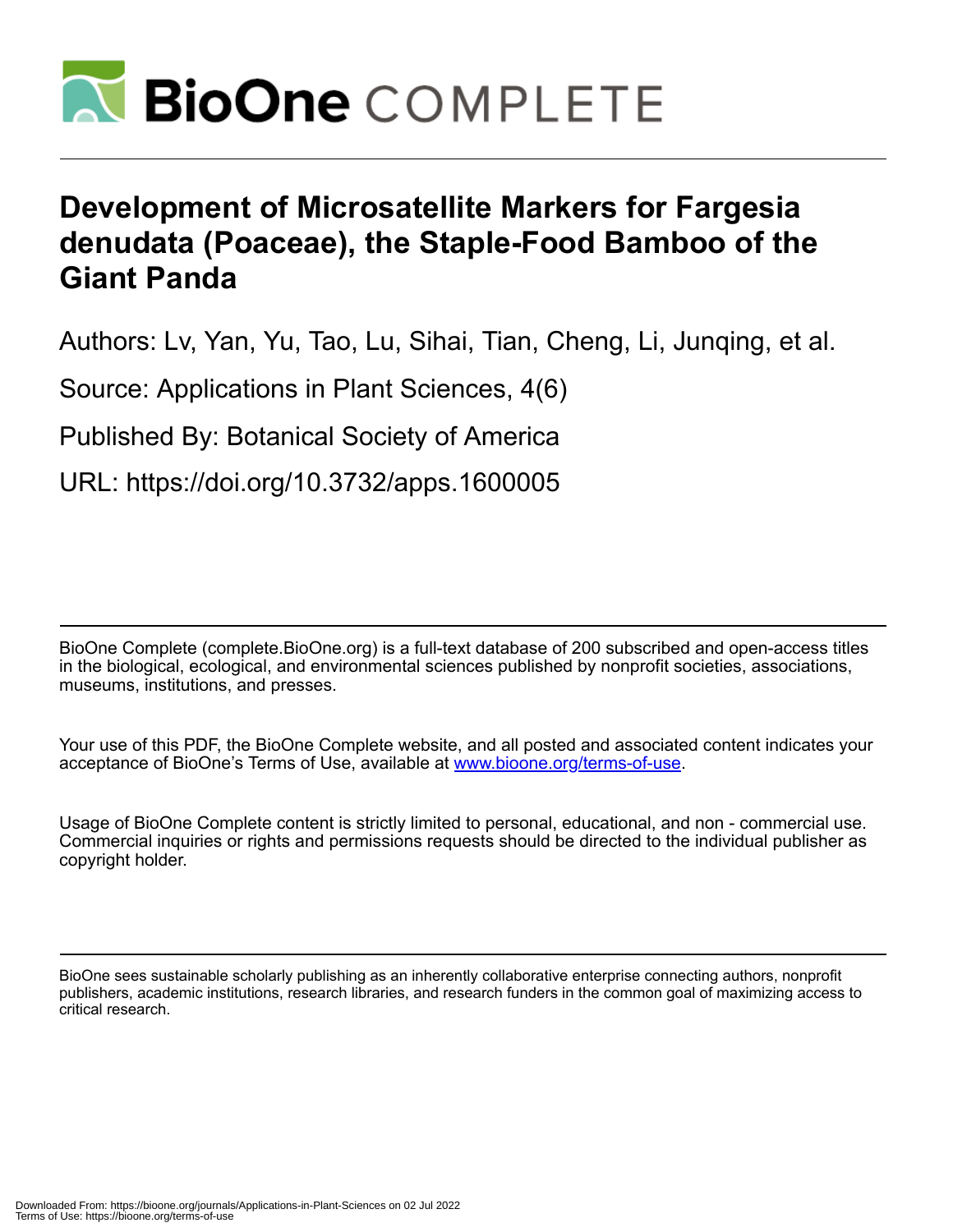

Primer Note

## **Development of microsatellite markers for** *Fargesia denudata* **(Poaceae), the staple-food bamboo of the giant panda**<sup>1</sup>

YAN Lv<sup>2</sup>, Tao Yu<sup>2</sup>, Sihai Lu<sup>3</sup>, Cheng Tian<sup>2</sup>, Junqing Li<sup>2,4</sup>, and Fang K. Du<sup>2,4</sup>

2College of Forestry, Key Laboratory for Forest Resources and Ecosystem Processes of Beijing, Beijing Forestry University, Beijing 100083, People's Republic of China; and 3College of Life Science, Lanzhou University, Lanzhou 730000, Gansu, People's Republic of China

- • *Premise of the study:* There is a need for microsatellite primers to analyze genetic parameters of *Fargesia denudata* (Poaceae), the staple-food bamboo of the giant panda (*Ailuropoda melanoleuca*).
- • *Methods and Results:* Using next-generation sequencing technology, we obtained a 75-Mb assembled sequence of *F. denudata* and identified 182 microsatellites. Primer pairs for 70 candidate microsatellite markers were selected and validated in four individuals, and 42 primer pairs generated reliable amplicons. Fourteen of 16 tested markers were found to be polymorphic in 72 individuals from four *F. denudata* populations. The number of alleles ranged from two to 19 per locus; the observed and expected heterozygosities ranged from 0 to 1 and from 0 to 0.87, respectively. The transferability of these 16 novel microsatellite markers was validated in five related species.
- Conclusions: These markers will be useful for examining the genetic diversity, genetic structure, and cloning of *F. denudata*, the staple-food bamboo of the giant panda, and related bamboo species.

**Key words:** *Fargesia denudata*; giant panda; microsatellites; next-generation sequencing; Poaceae.

The giant panda (*Ailuropoda melanoleuca*) is a flagship species in nature conservation (Swaisgood et al., 2010). One of its biological and behavioral characteristics is a highly restricted diet, consisting mainly of bamboo (Christian et al., 2015). The most important bamboo species for the giant panda's diet is *Fargesia denudata* T. P. Yi (Poaceae), which is endemic to China (Zeng et al., 2002). *Fargesia denudata* has four growth stages for aboveground parts: the slow growth stage, the exponential stage, the relative growth decreasing stage, and the dormant stage. The fastest growth stage is the exponential stage, which contributes 92% of the annual biomass production and has a maximum daily height growth increment of up to 6.1 cm (Wang et al., 1991). In spring, the most active part of *F. denudata* grows underground, where basal buds germinate. *Fargesia denudata* mainly occurs in Wanglang National Nature Reserve (WNNR), one of four main reserves established to protect the giant panda, other rare wild animals, and their habitats (http://www .wanglang.com/), located in the northern part of Pingwu County, Sichuan Province, China (32°49′–33°02′N, 103°50′–104°58′E) (Li and Shen, 2012). However, *F. denudata* died across a large area after flowering in the 1970s, seriously threatening the giant

<sup>1</sup>Manuscript received 11 January 2016; revision accepted 20 February 2016.

This research was supported by the Fundamental Research Funds for the Central Universities (grant no. 2015ZCQ-LX-03), National Natural Science Foundation of China (grant nos. 41201051, 41430749), and the Beijing Nova Program (grant no. Z151100000315056) to F.K.D.

4Authors for correspondence: dufang325@bjfu.edu.cn and lijq@bjfu.edu.cn

doi:10.3732/apps.1600005

panda's survival (Qin, 1985). Furthermore, despite its ecological significance there have been no genetic studies of *F. denudata*, mainly due to a lack of appropriate species-specific molecular markers. Thus, we have developed 16 microsatellite markers for *F. denudata* using next-generation sequencing technology and evaluated their transferability to five other related species.

#### METHODS AND RESULTS

Genomic DNA was extracted from silica gel–dried leaves of *F. denudata*, sampled in WNNR, using a DNAquick Plant System following the manufacturer's protocol (TIANGEN, Beijing, China). Vouchers were deposited at Beijing Forestry University (Appendix 1). A 500-ng portion of purified genomic DNA product was used for library construction, via a 126-bp paired-end run on a HiSeq 1500 system (Illumina, San Diego, California, USA), part of the sequencing platform of the School of Life Sciences, Tsinghua University, China. Briefly, the manufacturer's instructions to obtain 400-bp inserts were followed, using RTA version 1.6 (Illumina) for base-calling and in-house Perl scripts to remove weak signals and low-quality sequences (Du et al., 2015). Read ends were further screened and trimmed used DynamicTrim.pl and LengthSort.pl in SolexaQA (Cox et al., 2010). In total, 1.6 GB of raw data were obtained and 2,992,449 reads were accepted after removing reads with a base error rate >0.1% and/or <50 bp long. De novo sequence assembly by SOAPdenovo2 (Luo et al., 2012) cannot provide enough contiguity for further analysis, thus we switched to reference-guided assembly (RGA) using the draft genome of *Phyllostachys heterocycla* (Carrière) S. Matsum. cv. Pubescens as the reference genome. We obtained 424,321 contigs, of which the longest contig is 2454 bp and 125 contigs had a length >1 Kb. Simple sequence repeats (SSRs) were detected using the MIcroSAtellite identification tool (MISA; Thiel et al., 2003). We searched for mono-, di-, tri-, tetra-, penta-, and hexanucleotide repeats, with repeat counts ≥10 for mononucleotides and ≥6 for the other repeats, and interruption (max\_difference\_for\_2\_SSRs) of 100 bp. We found 182 microsatellites meeting these criteria [\(Appendix S1\)](http://www.bioone.org/doi/suppl/10.3732/apps.1600005/suppl_file/apps.1600005_s1.docx) and developed primer pairs in flanking

*Applications in Plant Sciences* 2016 4(6): 1600005; http://www.bioone.org/loi/apps © 2016 Lv et al. Published by the Botanical Society of America. This work is licensed under a Creative Commons Attribution License (CC-BY-NC-SA).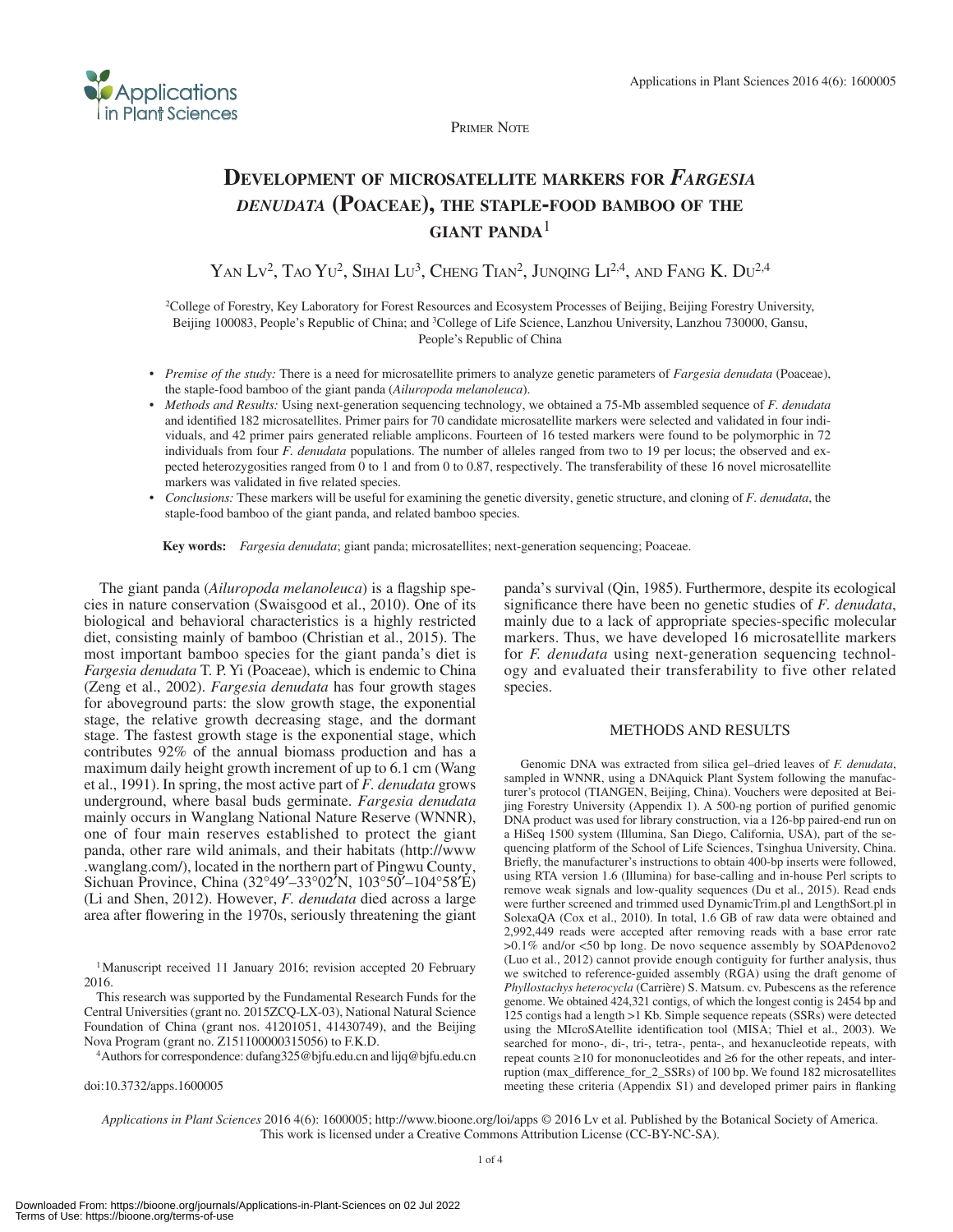regions using Primer3 (Rozen and Skaletsky, 1999) for all of the identified SSRs with annealing temperatures ranging from 50°C to 58°C and fragment sizes from 100 to 300 bp.

We randomly selected 70 di- and trinucleotide microsatellites from these pairs for further validation in four individuals randomly selected from four populations (one individual from each population). For primary microsatellite screening, PCR was performed in a 25-μL reaction volume containing 1× *Taq* buffer, 0.2 mM dNTPs, 10–20 ng template DNA, 1.6 pM of forward and reverse primer each, and 1 unit *Taq* polymerase (Aidlab Biotechnologies Co., Ltd., Beijing, China). Conditions of the PCR were: 94°C for 5 min; 30 cycles of 94°C for 30 s, 56°C for 45 s, 72°C for 45 s; and a final extension at 72°C for 10 min. Five microliters of the PCR products were separated on 2% agarose gels to check for successful amplification. Forty-two of the 70 microsatellites were successfully amplified, and the presence of repeated motifs in 16 of them was confirmed by Sanger sequencing (Table 1). All of the confirmed microsatellite sequences were deposited at the National Center for Biotechnology Information (NCBI; accession no. KU043295–KU043310) (Table 1).

DNA samples from 72 individuals of four populations were used to test the polymorphism of the 16 markers using a rapid and inexpensive method based on the M13-tail technique (Schuelke, 2000; Du et al., 2013). Briefly, a 5' M13tailed forward primer, a reverse primer, and a fluorescent-labeled M13 primer were synthesized for each genotyping run and the M13 primers were labeled with FAM, HEX, ROX, and TAMRA (Sangon Biotech, Shanghai, China), respectively. Each 15-μL PCR contained 5–20 ng template DNA, 1× *Taq* mix (Aidlab Biotechnologies Co., Ltd.), 2.4 pM of the reverse and fluorescent-labeled M13 primers, and 0.6 pM of the forward primer. The PCR conditions were: 94°C for 5 min; then 30 cycles of 94°C for 30 s, 56°C for 45 s, 72°C for 45 s; followed by eight cycles of 94°C for 30 s, 53°C for 45 s, 72°C for 45 s; and a final extension at 72°C for 10 min. For each PCR product with the four different fluorescent dyes, 0.5 μL were mixed and added to 10 μL of formamide and 0.5 μL of GeneScan 500 LIZ Size Standard (Applied Biosystems, Waltham, Massachusetts,

USA) and run on an ABI PRISM 3730 Genetic Analyzer. Raw data were analyzed with GeneMarker version 1.75 (SoftGenetics, State College, Pennsylvania, USA).

The total number of alleles, observed heterozygosity  $(H_0)$ , expected heterozygosity  $(H_e)$ , and  $\chi^2$  probabilities of Hardy–Weinberg equilibrium (HWE) for 14 of the loci found to be polymorphic were determined using GenAlEx 6.41 (Peakall and Smouse, 2006). The number of alleles ranged from two to 19 per locus,  $H_0$  from 0 to 1,  $H_e$  from 0 to 0.87, and the  $\chi^2$  tests revealed that three loci (FAD012, FAD018, and FAD049) were not in HWE (Table 2), mainly because of clonal propagation. No linkage disequilibrium was detected in these loci by GENEPOP 4.2 (Rousset, 2008).

We chose five bamboo species (*Arundinaria fargesii* E. G. Camus, *Yushania lineolata* T. P. Yi, *Fargesia scabrida* T. P. Yi, *F. rufa* T. P. Yi, and *F. ferax* (Keng) T. P. Yi) to test the transferability of the 16 markers. Vouchers were deposited at Beijing Forestry University (Appendix 1). DNA of five individuals from each of these species was subjected to PCR amplification using the 16 novel microsatellite primers identified in *F. denudata*, and PCR products were separated by 2% agarose gel electrophoresis followed by GoldView staining. The overall transferability of the 16 microsatellite markers proved to be 95.50%, ranging from 90.00% for *Y. lineolata* to 98.75% for *F. rufa* and *F. ferax* (Table 3).

#### **CONCLUSIONS**

The novel microsatellite markers developed in this study will be useful for exploring the genetic status of *F. denudata*, the giant panda's staple-food bamboo, as well as other related bamboo species. Moreover, analysis of the genetic dynamics in key areas using these polymorphic markers should assist efforts to conserve important bamboo populations in the giant panda's habitat.

#### Table 1. Characteristics of 16 microsatellite loci developed for *Fargesia denudata.*

| Locus  |       | Primer sequences $(5'–3')$ | Repeat motif       | Fluorescent dye <sup>a</sup> | Allele size (bp) | $T_{\rm a}$ (°C) | $\boldsymbol{A}$ | GenBank accession no. |
|--------|-------|----------------------------|--------------------|------------------------------|------------------|------------------|------------------|-----------------------|
| Fad002 |       | F: TACCAGGGAACAAGGCGA      | (GT) <sub>6</sub>  | <b>HEX</b>                   | 150              | 57               | 10               | KU043310              |
|        | R:    | CTGCGCCTGTCTCCGTAT         |                    |                              |                  |                  |                  |                       |
| Fad006 | F:    | CACAAGCGTAGTTTTGCCAG       | $(TG)_6$           | <b>ROX</b>                   | 170              | 55               | $\overline{4}$   | KU043309              |
|        | R:    | TGCTCAAGAGCCACCAAA         |                    |                              |                  |                  |                  |                       |
| Fad008 | $F$ : | TGTGCAATTTTGCTTCATACA      | (CA) <sub>4</sub>  | <b>HEX</b>                   | 170              | 50               | 9                | KU043308              |
|        | R:    | TTCCTTTGCCTTATGCCG         |                    |                              |                  |                  |                  |                       |
| Fad011 | F:    | ATCAAGGCGCAGGATGAG         | $(CT)_{5}$         | <b>TAMRA</b>                 | 200              | 56               | $\overline{4}$   | KU043307              |
|        |       | ACGTCTAGCTGGTTGCGG         |                    |                              |                  |                  |                  |                       |
| Fad012 | F:    | AGCCCAGTCCATCACCAA         | $(CT)_{5}$         | <b>HEX</b>                   | 270              | 58               | $\overline{4}$   | KU043306              |
|        |       | R: GAGGCCGGTCCTTGAAGT      |                    |                              |                  |                  |                  |                       |
| Fad016 | $F$ : | GCGACACCGTCCTCAACT         | (AG) <sub>7</sub>  | <b>FAM</b>                   | 230              | 55               | 7                | KU043305              |
|        | R:    | TCGTGACAAAGCCTGGAA         |                    |                              |                  |                  |                  |                       |
| Fad018 | F:    | ACGAACCAGCTGCCGTAG         | (CAC) <sub>4</sub> | <b>ROX</b>                   | 280              | 57               | $\mathfrak{2}$   | KU043304              |
|        | R:    | CCATGGACCAGGTCTTCG         |                    |                              |                  |                  |                  |                       |
| Fad023 | F:    | CATGGTTAATGGCCTCCG         | $(GCG)_6$          | <b>HEX</b>                   | 220              | 55               | 8                | KU043303              |
|        | R:    | CTTGAGAGGGAGGAGGGG         |                    |                              |                  |                  |                  |                       |
| Fad038 |       | F: ACTGAGGGGGAGCAGGAC      | $(CT)_{5}$         | <b>FAM</b>                   | 220              | 57               | 1                | KU043302              |
|        | R:    | GCCATCTTGTGGGGTACG         |                    |                              |                  |                  |                  |                       |
| Fad042 | F:    | CTGGAGTCGCTCCACGAT         | $(AG)_{5}$         | <b>ROX</b>                   | 170              | 58               | 1                | KU043301              |
|        |       | CTGAGGGGGAGCAAGACA         |                    |                              |                  |                  |                  |                       |
| Fad044 | F:    | CCCCTCTCTCCAAGCTCC         | $(AG)_{11}$        | <b>HEX</b>                   | 250              | 56               | 19               | KU043300              |
|        | R:    | TCGCTTTCTCGTCGATCC         |                    |                              |                  |                  |                  |                       |
| Fad046 | $F$ : | TTCGCCCTCTTCAAGGTG         | $(AG)_{3}$         | <b>TAMRA</b>                 | 150              | 56               | 4                | KU043299              |
|        | R:    | CTTTCTTGCCGACTCCGA         |                    |                              |                  |                  |                  |                       |
| Fad049 | $F$ : | TGCTCCGCAAGAGCCTAC         | $(GTC)_{4}$        | <b>FAM</b>                   | 210              | 57               | 5                | KU043298              |
|        | R:    | GCTCGAATGCCATCAGGT         |                    |                              |                  |                  |                  |                       |
| Fad050 | F:    | TGGAGTAGGCTCTTGCGG         | (TC) <sub>6</sub>  | <b>HEX</b>                   | 240              | 55               | 5                | KU043297              |
|        | R:    | CGTCGCGACATGCTTATG         |                    |                              |                  |                  |                  |                       |
| Fad053 | F:    | ACCCTTGCGTTGGCTACA         | (AAG)              | <b>ROX</b>                   | 150              | 56               | $\mathfrak{2}$   | KU043296              |
|        | R:    | AAGGCGAGGGCAAAAGAT         |                    |                              |                  |                  |                  |                       |
| Fad068 |       | CCTGTCCCTTGTCGCGTA         | (CG) <sub>6</sub>  | <b>TAMRA</b>                 | 70               | 58               | 3                | KU043295              |
|        |       | R: AAAAGTCCACGGGGTGGT      |                    |                              |                  |                  |                  |                       |

*Note*: *A* = total number of alleles based on the initial screen of 72 individuals;  $T_a$  = annealing temperature. <sup>a</sup>Fluorescent dye on forward primers.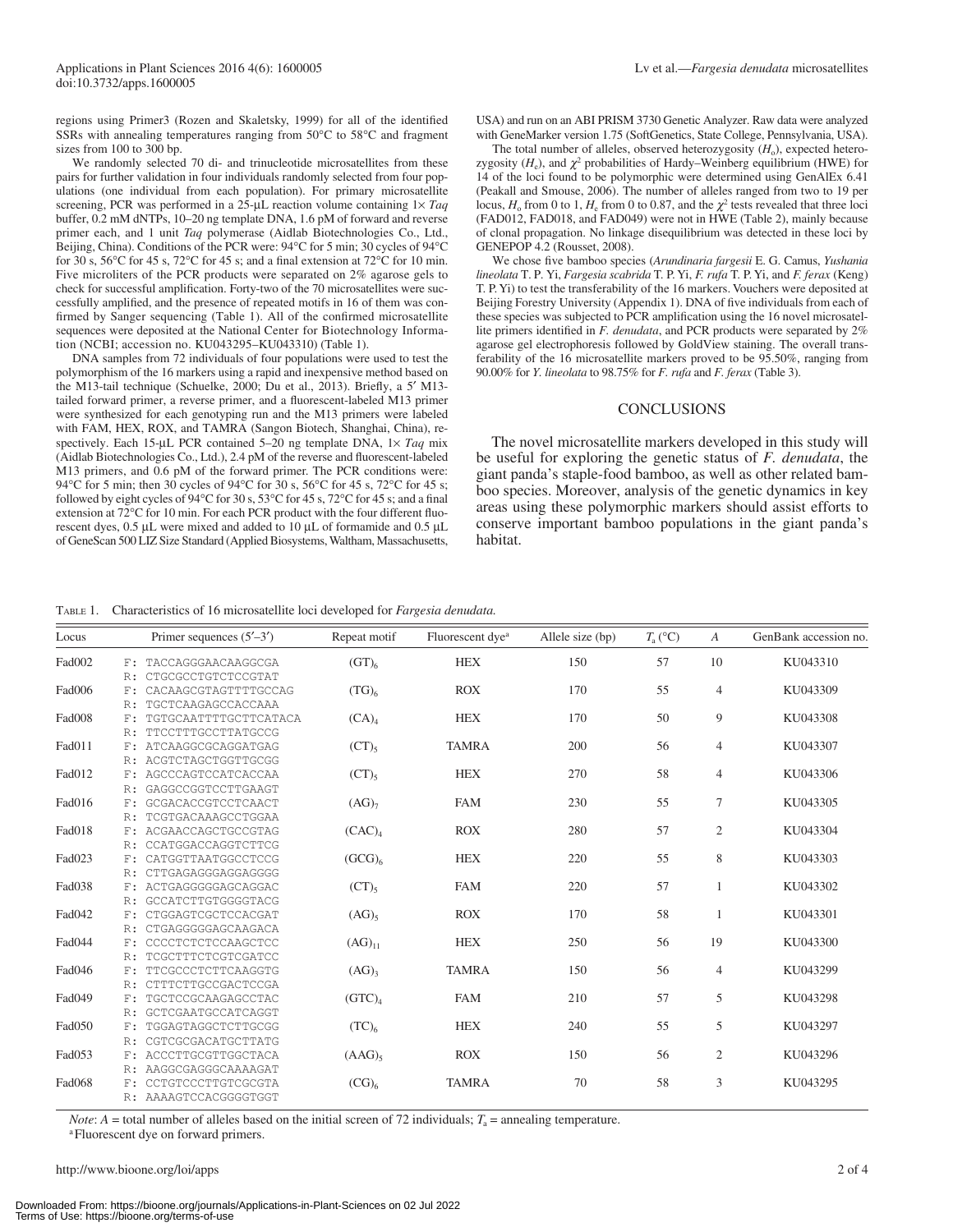|                            |              | Pop 1 ( $n = 24$ ) |                                                                                                     |  | Pop 2 ( $n = 24$ ) |                                                                                                                                                                                                                                                                                                                                                                         |                                           | Pop 3 ( $n = 12$ )                                                                                                                                                                                                                                                                                                                                                                                                             |                |   |             | $Pop 4 (n = 12)$                                                                                                                                                                                                                                                                                                                                                                                         |                                                                                                                                                                                                                                                                                                     |   | fotal $(n = 72)$                      |  |
|----------------------------|--------------|--------------------|-----------------------------------------------------------------------------------------------------|--|--------------------|-------------------------------------------------------------------------------------------------------------------------------------------------------------------------------------------------------------------------------------------------------------------------------------------------------------------------------------------------------------------------|-------------------------------------------|--------------------------------------------------------------------------------------------------------------------------------------------------------------------------------------------------------------------------------------------------------------------------------------------------------------------------------------------------------------------------------------------------------------------------------|----------------|---|-------------|----------------------------------------------------------------------------------------------------------------------------------------------------------------------------------------------------------------------------------------------------------------------------------------------------------------------------------------------------------------------------------------------------------|-----------------------------------------------------------------------------------------------------------------------------------------------------------------------------------------------------------------------------------------------------------------------------------------------------|---|---------------------------------------|--|
| ocus                       |              |                    |                                                                                                     |  |                    | $\mathbb{P}^{\circ}$                                                                                                                                                                                                                                                                                                                                                    | $H_{\circ}$                               |                                                                                                                                                                                                                                                                                                                                                                                                                                | P <sup>b</sup> | ₹ | $H_{\rm o}$ |                                                                                                                                                                                                                                                                                                                                                                                                          | $\mathbb{P}^{\text{b}}$                                                                                                                                                                                                                                                                             | ⋖ | $H_{\rm o}$                           |  |
| ad002                      |              | ).04               | 0.917                                                                                               |  |                    | $\begin{array}{r} \n\begin{array}{r}\n\text{16.01} \\ \text{10.02} \\ \text{10.03} \\ \text{11.03} \\ \text{12.04} \\ \text{13.05} \\ \text{14.07} \\ \text{15.08} \\ \text{16.09} \\ \text{17.01} \\ \text{18.01} \\ \text{19.01} \\ \text{10.031} \\ \text{11.031} \\ \text{13.031} \\ \text{14.031} \\ \text{15.031} \\ \text{16.031} \\ \text{17.031} \\ \text{18.$ |                                           | $\begin{array}{c c} \n\texttt{H} & \n\texttt{8} & \n\end{array} \n\begin{array}{l} \n\texttt{8} & \n\texttt{8} & \n\end{array} \n\begin{array}{l} \n\texttt{8} & \n\texttt{8} & \n\end{array} \n\begin{array}{l} \n\texttt{8} & \n\texttt{8} & \n\end{array} \n\begin{array}{l} \n\texttt{8} & \n\end{array} \n\begin{array}{l} \n\texttt{8} & \n\end{array} \n\end{array} \n\begin{array}{l} \n\texttt{8} & \n\end{array} \n$ |                |   |             | $\begin{array}{c}\n\mathbb{1} & \frac{1}{2} & \frac{1}{2} & \frac{1}{2} & \frac{1}{2} & \frac{1}{2} & \frac{1}{2} & \frac{1}{2} & \frac{1}{2} & \frac{1}{2} & \frac{1}{2} & \frac{1}{2} & \frac{1}{2} & \frac{1}{2} & \frac{1}{2} & \frac{1}{2} & \frac{1}{2} & \frac{1}{2} & \frac{1}{2} & \frac{1}{2} & \frac{1}{2} & \frac{1}{2} & \frac{1}{2} & \frac{1}{2} & \frac{1}{2} & \frac{1}{2} & \frac{1}{$ | $\begin{array}{r} 0.3888 \\ 0.3878 \\ 0.3973 \\ 0.398 \\ 0.399 \\ 0.399 \\ 0.399 \\ 0.399 \\ 0.399 \\ 0.399 \\ 0.399 \\ 0.399 \\ 0.399 \\ 0.399 \\ 0.339 \\ 0.339 \\ 0.339 \\ 0.339 \\ 0.339 \\ 0.339 \\ 0.339 \\ 0.339 \\ 0.339 \\ 0.339 \\ 0.339 \\ 0.339 \\ 0.339 \\ 0.339 \\ 0.339 \\ 0.339 \\$ |   |                                       |  |
| ad006                      |              |                    |                                                                                                     |  |                    |                                                                                                                                                                                                                                                                                                                                                                         |                                           |                                                                                                                                                                                                                                                                                                                                                                                                                                |                |   |             |                                                                                                                                                                                                                                                                                                                                                                                                          |                                                                                                                                                                                                                                                                                                     |   |                                       |  |
|                            | .54          |                    |                                                                                                     |  |                    |                                                                                                                                                                                                                                                                                                                                                                         |                                           |                                                                                                                                                                                                                                                                                                                                                                                                                                |                |   |             |                                                                                                                                                                                                                                                                                                                                                                                                          |                                                                                                                                                                                                                                                                                                     |   |                                       |  |
| 110p <sup>g</sup><br>800pg |              |                    |                                                                                                     |  |                    |                                                                                                                                                                                                                                                                                                                                                                         |                                           |                                                                                                                                                                                                                                                                                                                                                                                                                                |                |   |             |                                                                                                                                                                                                                                                                                                                                                                                                          |                                                                                                                                                                                                                                                                                                     |   |                                       |  |
|                            | 13           |                    |                                                                                                     |  |                    |                                                                                                                                                                                                                                                                                                                                                                         |                                           |                                                                                                                                                                                                                                                                                                                                                                                                                                |                |   |             |                                                                                                                                                                                                                                                                                                                                                                                                          |                                                                                                                                                                                                                                                                                                     |   |                                       |  |
| Pad016<br>Pad016           | .50          |                    | $\begin{array}{r} 0.001 \\ 0.978 \\ 1.001 \\ 0.106 \\ 0.106 \\ 0.723 \\ 0.586 \\ 0.331 \end{array}$ |  |                    |                                                                                                                                                                                                                                                                                                                                                                         | 33<br>336388858882543<br>3400000000000000 |                                                                                                                                                                                                                                                                                                                                                                                                                                |                |   |             |                                                                                                                                                                                                                                                                                                                                                                                                          |                                                                                                                                                                                                                                                                                                     |   | 1786113686238811<br>17861136862838811 |  |
| $\rm Fad018$               | 1.00         |                    |                                                                                                     |  |                    |                                                                                                                                                                                                                                                                                                                                                                         |                                           |                                                                                                                                                                                                                                                                                                                                                                                                                                |                |   |             |                                                                                                                                                                                                                                                                                                                                                                                                          |                                                                                                                                                                                                                                                                                                     |   |                                       |  |
| Fz0pa-                     | 0.75         |                    |                                                                                                     |  |                    |                                                                                                                                                                                                                                                                                                                                                                         |                                           |                                                                                                                                                                                                                                                                                                                                                                                                                                |                |   |             |                                                                                                                                                                                                                                                                                                                                                                                                          |                                                                                                                                                                                                                                                                                                     |   |                                       |  |
| POP <sup>3</sup>           |              |                    |                                                                                                     |  |                    |                                                                                                                                                                                                                                                                                                                                                                         |                                           |                                                                                                                                                                                                                                                                                                                                                                                                                                |                |   |             |                                                                                                                                                                                                                                                                                                                                                                                                          |                                                                                                                                                                                                                                                                                                     |   |                                       |  |
|                            | 0.08         |                    |                                                                                                     |  |                    |                                                                                                                                                                                                                                                                                                                                                                         |                                           |                                                                                                                                                                                                                                                                                                                                                                                                                                |                |   |             |                                                                                                                                                                                                                                                                                                                                                                                                          |                                                                                                                                                                                                                                                                                                     |   |                                       |  |
| 670pe.<br>970pe.           |              |                    | .0.001                                                                                              |  |                    |                                                                                                                                                                                                                                                                                                                                                                         |                                           |                                                                                                                                                                                                                                                                                                                                                                                                                                |                |   |             |                                                                                                                                                                                                                                                                                                                                                                                                          |                                                                                                                                                                                                                                                                                                     |   |                                       |  |
| ad <sub>050</sub>          | 0.92<br>0.13 |                    | 1.000                                                                                               |  |                    |                                                                                                                                                                                                                                                                                                                                                                         |                                           |                                                                                                                                                                                                                                                                                                                                                                                                                                |                |   |             |                                                                                                                                                                                                                                                                                                                                                                                                          |                                                                                                                                                                                                                                                                                                     |   |                                       |  |
| Fad053                     | $\approx$    | 0.00               |                                                                                                     |  |                    |                                                                                                                                                                                                                                                                                                                                                                         |                                           |                                                                                                                                                                                                                                                                                                                                                                                                                                |                |   |             |                                                                                                                                                                                                                                                                                                                                                                                                          |                                                                                                                                                                                                                                                                                                     |   |                                       |  |
| Fad068                     | 00(          | $\frac{8}{10}$     |                                                                                                     |  |                    |                                                                                                                                                                                                                                                                                                                                                                         |                                           |                                                                                                                                                                                                                                                                                                                                                                                                                                |                |   |             |                                                                                                                                                                                                                                                                                                                                                                                                          |                                                                                                                                                                                                                                                                                                     |   |                                       |  |

| $^{+}$<br>$^{+}$<br>$^{+}$<br>$^{+}$<br>$^{+}$<br>$^{+}$<br>$^{+}$<br>$^{+}$<br>$^{+}$<br>$^{+}$<br>$^{+}$<br>$^{+}$<br>$^{+}$<br>$^{+}$<br>0.00<br>0.00<br>0.50<br>0.80<br>0.85<br>0.53<br>0.22<br>0.68<br>$0.67$<br>0.23<br>0.04<br>0.61<br>0.04<br>0.04<br><i>Note:</i> $A =$ number of alleles sampled; $H_e =$ expected heterozygosity; $H_o$ <sup>a</sup> Geographic coordinates of the populations are provided in Appendix 1.<br>= unsuccessful amplification.<br>$^{+}$<br>$^{+}$<br>$^{+}$<br>$^{+}$<br>$^{+}$<br>$^{+}$<br>$^{+}$<br>$^{+}$<br>$^{+}$<br>$^{+}$<br>$^{+}$<br>$^{+}$<br>$^{+}$<br>$^{+}$<br>0.96<br>0.79<br>0.00<br>0.00<br>0.50<br>0.96<br>0.92<br>0.96<br>0.25<br>0.83<br>0.04<br>0.08<br>0.04<br>0.04<br>$+$<br>$^{+}$<br>$^{+}$<br>$^{+}$<br>$^{+}$<br>$^{+}$<br>$^{+}$<br>$^{+}$<br>Fargesia rufa<br>a Geographic coordinates of the populations are provided in<br>b P values: $\chi^2$ probabilities of Hardy-Weinberg equilibrium.<br>Transferability of the 16 novel microsatellite marke<br>3<br>4<br>७<br>$\sim$<br>$\infty$<br>츠<br>$\omega$ 4 $\omega$ 6 $\omega$ | $^{+}$<br>$^{+}$<br>$^{+}$<br>$^{+}$<br>$^{+}$<br>$^{+}$<br>$^{+}$<br>$^{+}$<br>$+$ $+$<br>0.146<br>0.764<br>$^{+}$<br>$^{+}$<br>$^{+}$<br>0.945<br>0.997<br>0.917<br>0.001<br>0.001<br>0.921<br>0.917<br>0.917<br>0.05<br>0.01<br>$\geq$<br>$\geq$<br>$^{+}$<br>$^{+}$<br>$^+$<br>$\,^+$<br>$^{+}$<br>$^{+}$<br>$\,^+$<br>$\,^+$<br>$\,^+$<br>$\,{}^+$<br>$^{+}$<br>$^+$<br>$^{+}$ | $^{+}$<br>$^{+}$<br>$^{+}$<br>$^{+}$<br>$^{+}$<br>$^{+}$<br>$^{+}$<br>$+$ $+$<br>$\ddot{}$<br>$\ddot{}$<br>$\,^+$<br>$^{+}$<br>$\sim$ $\sim$<br>4 2 4 4 5 5 6 7 4 6 5 6 7<br>$^{+}$<br>Fargesia ferax<br>$\,{}^+$<br>$^{+}$<br>$\,^+$<br>$^{+}$<br>÷ | $\overline{+}$<br>$^{+}$<br>$^{+}$<br>$^{+}$<br>$\overline{+}$<br>$^{+}$<br>$^{+}$<br>$^{+}$<br>$^{+}$<br>$^{+}$<br>$^{+}$<br>0.50<br>$1.00\,$<br>0.58<br>0.08<br>0.33<br>$1.00\,$<br>0.33<br>0.00<br>0.92<br>0.92<br>0.67<br>0.17<br>0.42<br>0.08<br>= observed heterozygosity; M | 0.50<br>0.00<br>$1.00\,$<br>$1.00\,$<br>0.00<br>0.00<br>1.00<br>0.33<br>0.58<br>0.75<br>0.92<br>0.25<br>0.00<br>0.42<br>$^{+}$<br>$^{+}$<br>$\,^+$<br>$^{+}$<br>$\,^+$<br>$^{+}$<br>$^{+}$<br>$^{+}$<br>$^{+}$<br>$^{+}$<br>$^{+}$<br>$^{+}$<br>$^{+}$<br>$^{+}$<br>$^{+}$<br>$^{+}$<br>$^{+}$<br>$^{+}$<br>$^{+}$<br>$^{+}$<br>$+$ $+$<br>$\,^+$<br>$^{+}$<br>$4w - wQ$<br>n<br>4<br>$\overline{\mathcal{C}}$<br>$\sim$<br>$\sim$<br>$^{+}$<br>$\,{}^+$<br>$\,^+$<br>$^{+}$<br>$^{+}$<br>$^{+}$<br>$^{+}$<br>$\,^+$<br>$\,^+$<br>$^{+}$<br>$\,^+$<br>$^{+}$<br>$^{+}$<br>Arundinaria fargesii<br>0.202<br>0.880<br>0.198<br>0.992<br>0.308<br>0.970<br>0.488<br>0.842<br>0.362<br>0.880<br>0.001<br>0.001<br>0.05<br>$\geq$<br>$^{+}$<br>$\,^+$<br>$\,{}^+$<br>$^+$<br>$^{+}$<br>$^{+}$<br>$^{+}$<br>$^{+}$<br>$^{+}$<br>$^{+}$<br>$^{+}$<br>$^{+}$<br>$^{+}$<br>$^{+}$<br>rs across five related Arundinarieae species (Poaceae)<br>0.50<br>0.50<br>0.66<br>0.60<br>0.16<br>0.28<br>0.00<br>0.84<br>0.08<br>0.33<br>0.08<br>0.36<br>0.71<br>0.41<br>$^{+}$<br>$^{+}$<br>$^{+}$<br>$^{+}$<br>$^{+}$<br>$^{+}$<br>$^{+}$<br>$^{+}$<br>$^{+}$<br>$^{+}$<br>$^{+}$ | Yushania lineolata<br>$=$ monomorphic; $n =$ number of individuals sampled<br>0.69<br>$0.50\,$<br>0.42<br>0.29<br>0.00<br>0.78<br>0.85<br>0.00<br>0.53<br>0.00<br>0.42<br>0.57<br>0.22<br>0.00<br>$\,^+$<br>$^{+}$<br>$^{+}$<br>$^{+}$<br>$\,{}^+$<br>$^{+}$<br>$^{+}$<br>$^{+}$<br>$^{+}$<br>$^{+}$<br>$^{+}$<br>$^{+}$<br>$\,^+$<br>$^{+}$<br>$^{+}$ | 0.970<br>0.165<br>0.228<br>0.062<br>0.923<br>0.107<br>0.290<br>50,001<br>0.621<br>0.05<br>$\geq$<br>Σ<br>Σ<br>$\geq$<br>$^{+}$<br>$^{+}$<br>$^{+}$<br>$^{+}$<br>$^{+}$<br>$^{+}$<br>$^{+}$<br>$^{+}$<br>$^{+}$<br>$^{+}$<br>$^{+}$<br>$+$ + | Successful amplifications (%)<br>oward softword<br>$\supseteq$<br>4 |  |
|----------------------------------------------------------------------------------------------------------------------------------------------------------------------------------------------------------------------------------------------------------------------------------------------------------------------------------------------------------------------------------------------------------------------------------------------------------------------------------------------------------------------------------------------------------------------------------------------------------------------------------------------------------------------------------------------------------------------------------------------------------------------------------------------------------------------------------------------------------------------------------------------------------------------------------------------------------------------------------------------------------------------------------------------------------------------------------------------------------|-------------------------------------------------------------------------------------------------------------------------------------------------------------------------------------------------------------------------------------------------------------------------------------------------------------------------------------------------------------------------------------|------------------------------------------------------------------------------------------------------------------------------------------------------------------------------------------------------------------------------------------------------|------------------------------------------------------------------------------------------------------------------------------------------------------------------------------------------------------------------------------------------------------------------------------------|------------------------------------------------------------------------------------------------------------------------------------------------------------------------------------------------------------------------------------------------------------------------------------------------------------------------------------------------------------------------------------------------------------------------------------------------------------------------------------------------------------------------------------------------------------------------------------------------------------------------------------------------------------------------------------------------------------------------------------------------------------------------------------------------------------------------------------------------------------------------------------------------------------------------------------------------------------------------------------------------------------------------------------------------------------------------------------------------------------------------------------------------------------------|--------------------------------------------------------------------------------------------------------------------------------------------------------------------------------------------------------------------------------------------------------------------------------------------------------------------------------------------------------|---------------------------------------------------------------------------------------------------------------------------------------------------------------------------------------------------------------------------------------------|---------------------------------------------------------------------|--|
| $H_{\rm e}$                                                                                                                                                                                                                                                                                                                                                                                                                                                                                                                                                                                                                                                                                                                                                                                                                                                                                                                                                                                                                                                                                              |                                                                                                                                                                                                                                                                                                                                                                                     |                                                                                                                                                                                                                                                      |                                                                                                                                                                                                                                                                                    |                                                                                                                                                                                                                                                                                                                                                                                                                                                                                                                                                                                                                                                                                                                                                                                                                                                                                                                                                                                                                                                                                                                                                                  |                                                                                                                                                                                                                                                                                                                                                        |                                                                                                                                                                                                                                             |                                                                     |  |
|                                                                                                                                                                                                                                                                                                                                                                                                                                                                                                                                                                                                                                                                                                                                                                                                                                                                                                                                                                                                                                                                                                          | Ê,                                                                                                                                                                                                                                                                                                                                                                                  | ↽                                                                                                                                                                                                                                                    | $H_{\rm o}$                                                                                                                                                                                                                                                                        | $H_{\rm o}$<br>₹<br>$\hat{P}$<br>$H_{\rm e}$                                                                                                                                                                                                                                                                                                                                                                                                                                                                                                                                                                                                                                                                                                                                                                                                                                                                                                                                                                                                                                                                                                                     | $H_{\rm e}$                                                                                                                                                                                                                                                                                                                                            | Å                                                                                                                                                                                                                                           | ↽                                                                   |  |
|                                                                                                                                                                                                                                                                                                                                                                                                                                                                                                                                                                                                                                                                                                                                                                                                                                                                                                                                                                                                                                                                                                          |                                                                                                                                                                                                                                                                                                                                                                                     |                                                                                                                                                                                                                                                      |                                                                                                                                                                                                                                                                                    |                                                                                                                                                                                                                                                                                                                                                                                                                                                                                                                                                                                                                                                                                                                                                                                                                                                                                                                                                                                                                                                                                                                                                                  |                                                                                                                                                                                                                                                                                                                                                        |                                                                                                                                                                                                                                             |                                                                     |  |
| Pop 3 ( $n = 12$ )                                                                                                                                                                                                                                                                                                                                                                                                                                                                                                                                                                                                                                                                                                                                                                                                                                                                                                                                                                                                                                                                                       |                                                                                                                                                                                                                                                                                                                                                                                     |                                                                                                                                                                                                                                                      |                                                                                                                                                                                                                                                                                    |                                                                                                                                                                                                                                                                                                                                                                                                                                                                                                                                                                                                                                                                                                                                                                                                                                                                                                                                                                                                                                                                                                                                                                  | Pop 4(n)                                                                                                                                                                                                                                                                                                                                               |                                                                                                                                                                                                                                             |                                                                     |  |
|                                                                                                                                                                                                                                                                                                                                                                                                                                                                                                                                                                                                                                                                                                                                                                                                                                                                                                                                                                                                                                                                                                          |                                                                                                                                                                                                                                                                                                                                                                                     |                                                                                                                                                                                                                                                      |                                                                                                                                                                                                                                                                                    |                                                                                                                                                                                                                                                                                                                                                                                                                                                                                                                                                                                                                                                                                                                                                                                                                                                                                                                                                                                                                                                                                                                                                                  | $\overline{5}$<br>$\begin{array}{c} \hline \end{array}$                                                                                                                                                                                                                                                                                                |                                                                                                                                                                                                                                             | Total $(n:$                                                         |  |

|            | ł            |
|------------|--------------|
|            |              |
|            |              |
| ŀ          | ֘֒           |
|            |              |
|            |              |
|            | <b>STOC</b>  |
|            |              |
|            | l            |
|            |              |
|            | åå           |
|            |              |
|            |              |
|            |              |
|            |              |
|            |              |
|            | . rund.      |
|            |              |
|            | d            |
|            |              |
|            |              |
|            |              |
|            | ä            |
|            |              |
|            | hva          |
|            |              |
|            |              |
|            | į            |
|            | ž<br>ł       |
|            | ì<br>l       |
|            |              |
|            |              |
|            | ś            |
|            | ׇ֚֬֡         |
|            | ֠            |
|            |              |
|            |              |
|            |              |
|            |              |
|            |              |
|            |              |
|            | Ï            |
|            |              |
|            | <b>POINT</b> |
|            |              |
|            |              |
|            |              |
|            | ï            |
|            |              |
|            | ł            |
|            | ł            |
|            |              |
|            | ĺ            |
|            |              |
|            | I<br>l       |
|            |              |
|            |              |
|            |              |
|            | i            |
|            | ;<br>;       |
|            |              |
|            |              |
|            |              |
|            | ranster      |
| ĺ          |              |
|            |              |
|            |              |
| $\epsilon$ | 5<br>v<br>ų  |
|            |              |

Downloaded From: https://bioone.org/journals/Applications-in-Plant-Sciences on 02 Jul 2022 Terms of Use: https://bioone.org/terms-of-use